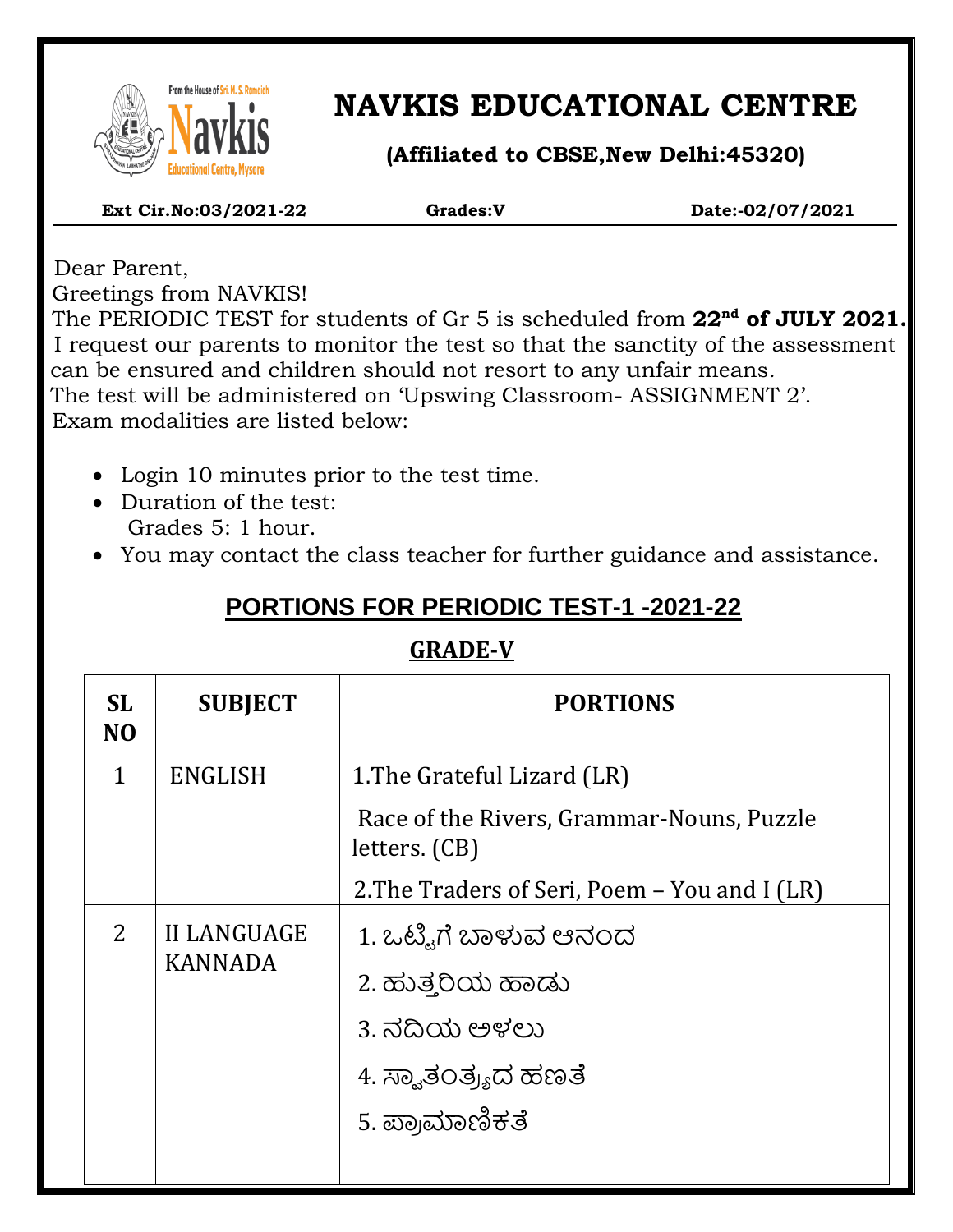| 3 | <b>III LANGUAGE</b><br><b>KANNADA</b> | 1. ವರ್ಣಮಾಲೆ                                   |  |
|---|---------------------------------------|-----------------------------------------------|--|
|   |                                       | 2. ಸರಳಪದಗಳು                                   |  |
|   |                                       | 3. ಒತ್ತಕ್ಷರಗಳು                                |  |
|   |                                       | 4. ಗುಣಿತಾಕ್ಷರಗಳು                              |  |
| 4 | <b>II LANGUAGE</b><br><b>HINDI</b>    | 1. ये पल जाते यही ठहर                         |  |
|   |                                       | 2. अदभुत प्रतिभा                              |  |
| 5 | <b>III LANGUAGE</b><br><b>HINDI</b>   | 1. पहचानो पढो                                 |  |
|   |                                       | 2. व्यंजन बारहखड़ी                            |  |
|   |                                       | 3. आ की मात्रा                                |  |
| 6 | <b>MATHEMATICS</b>                    | 1. Large Numbers                              |  |
|   |                                       | 2. Geometry                                   |  |
| 7 | <b>SCIENCE</b>                        | 1. More About Plants                          |  |
|   |                                       | 2. Animals in Their Surroundings              |  |
|   |                                       | 3. The Skeletal and Muscular System           |  |
| 8 | SOCIAL<br><b>SCIENCE</b>              | 1. Our Earth: Continents and Oceans           |  |
|   |                                       | 2. The Imaginary Lines Latitude and Longitude |  |
|   |                                       | 3. Movements of the Earth: their Effects      |  |
|   |                                       | 4. Temperature Zones of the World             |  |
|   |                                       |                                               |  |